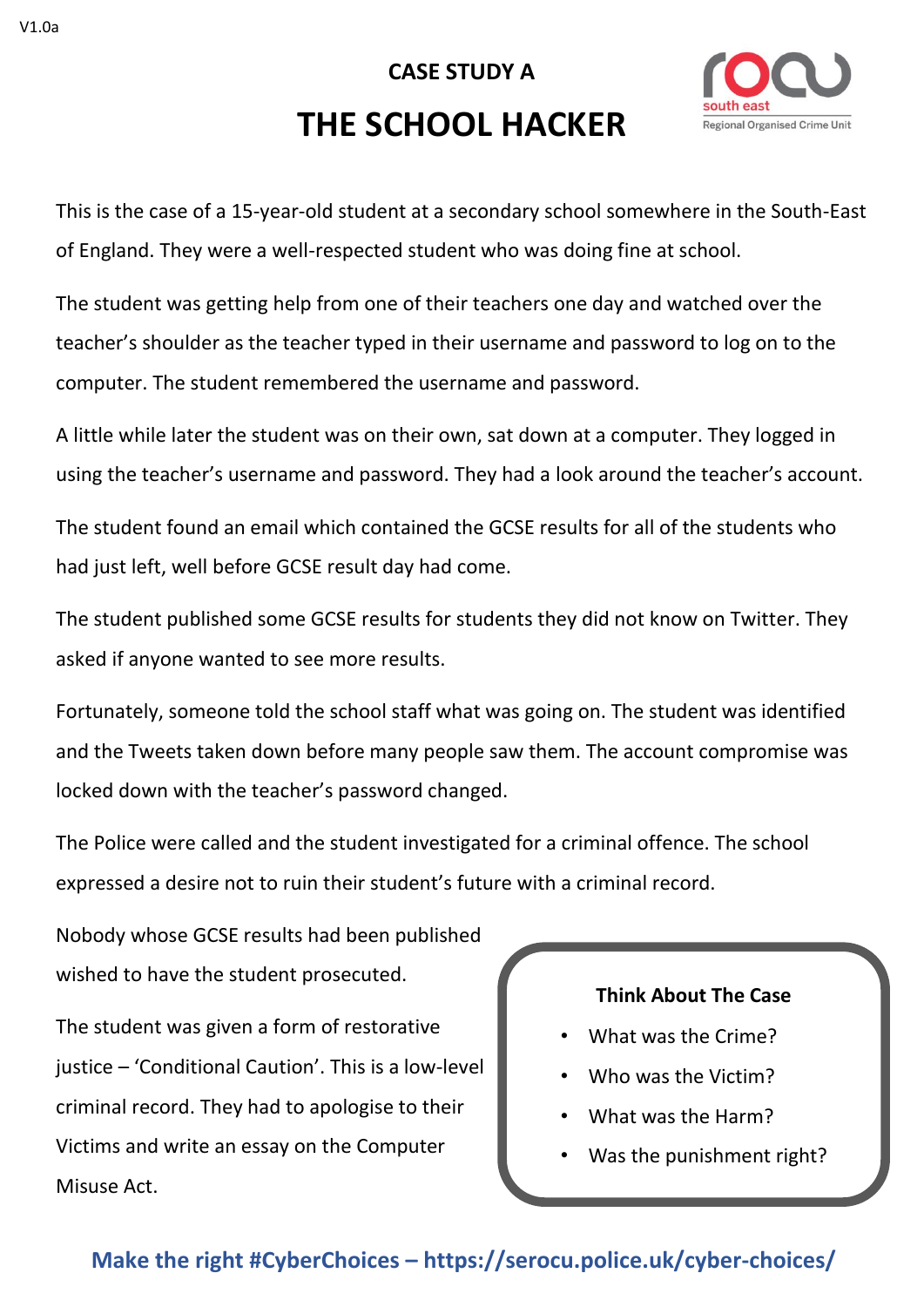**CASE STUDY B THE DDoSER**



This is the case of a 17-year-old student studying at a Further Education College. They were studying a number of courses including Computing.

The student was one of several who felt disgruntled about the level of support they were receiving on a key piece of Computing coursework.

The student in question decided to act in revenge. They found, paid for and used an online website to target the College with a Distributed Denial of Service (DDoS) attack. This is where a massive number (thousands to millions) of tiny electronic data packages are fired at the College's internet connection every second, overwhelming it and stopping it from talking to anything else on the internet.

The attack caused disruption. The student repeated it several times and increased the scale of the attack (number of packages per second) until they had not only knocked the College off the internet but, without meaning to, also the local housing estate the College was in because the attack was that big it knocked out the local telecoms substation.

The Police were called and the student identified and interviewed under caution. They admitted the attack, showed remorse and expressed that it had got out of hand.

The College suspended the student and only allowed them back for final exams. They did not want to criminalise the student as they had a potentially bright future.

The student was given a 'Community Resolution' – a low-level criminal record that requires some restorative actions to make up for what they did. The student had to apologise as well as learn the Computer Misuse Act and return to the college to present this to the other students.

### **Think About The Case**

- What was the Crime?
- Who was the Victim?
- What was the Harm?
- Was the punishment right?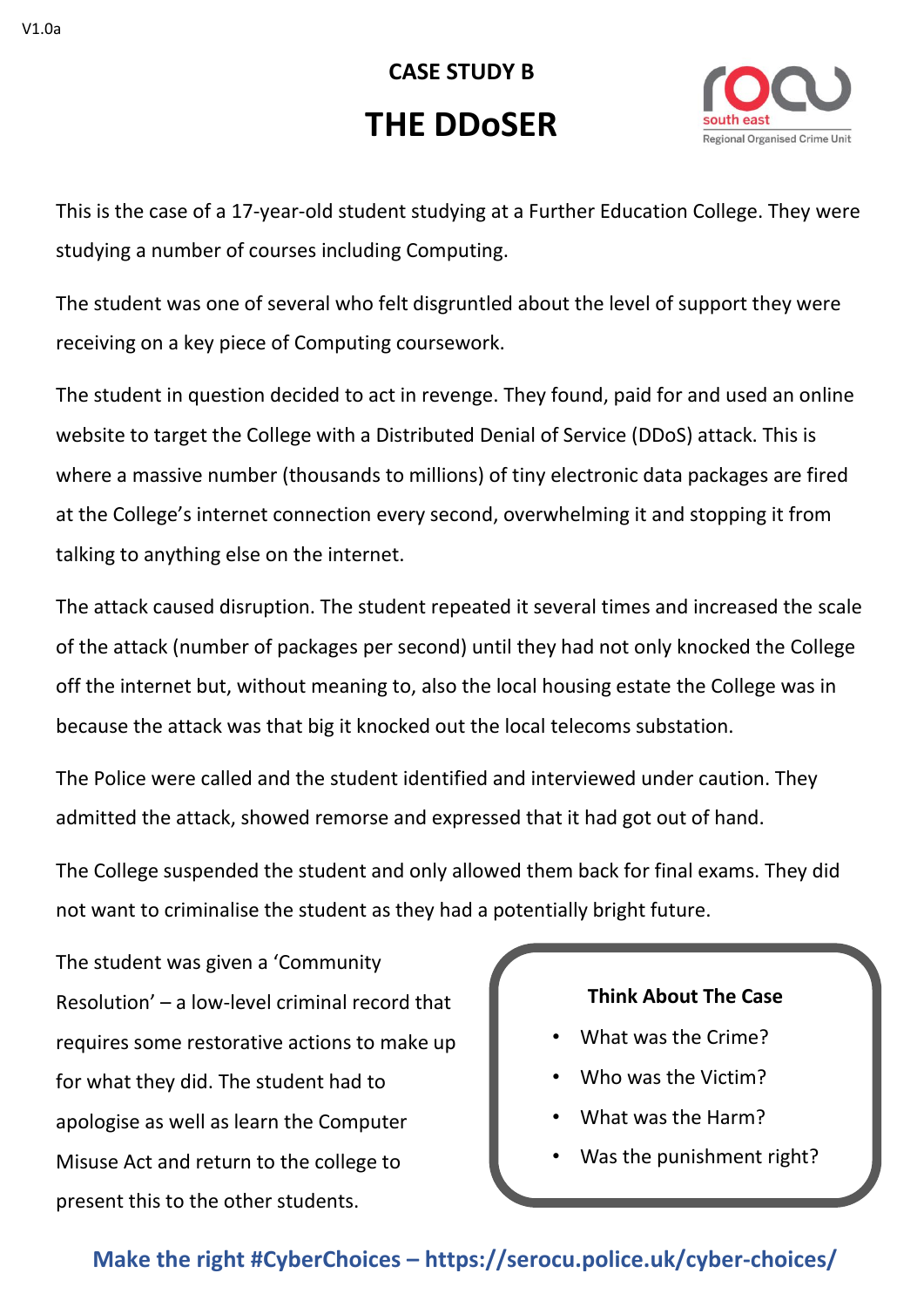## **CASE STUDY C THE CYBER TERRORIST**



This is the case of a 15-year-old who became a Cyber Criminal. They were fairly competent with computers and good at manipulating people – known as social engineering.

The 15-year-old became the leader of a Cyber Organised Crime Group on the internet. The other members were from all over the world including others in the UK and in the USA. They attacked various targets and bragged about it on Twitter.

The 15-year-old ended up targeting members of the US Government. They managed to get access to the home broadband and telephone account of senior members of the Department of Homeland Security and became abusive to their children.

They then got access to the US Law Enforcement Portal system which gave all Police and FBI in the USA access to criminal records and details of Officers and Agents. They found and leaked the details of 20,000 undercover Police and FBI onto the 'Dark Web' – a questionable part of the internet used by criminals only accessible with extra technology.

All of the members of the Organised Crime Group were arrested including the 15-year-old. It took a long time to bring their case to Court as there were lots of arguments about various parts of the case.

They were 18 years-old when convicted. They were sent to **prison for 2 years** and went to HMP Belmarsh – one of the worst in the UK – and called a Cyber Terrorist by the Judge.

For 5 years everything they do on the internet is monitored and controlled by Police. If they ever travel to the USA they will be arrested and imprisoned by the US Police.

They are unlikely to ever work in Cyber and getting any job may be difficult.

## **Think About The Case**

- What was the Crime?
- Who was the Victim?
- What was the Harm?
- Was the punishment right?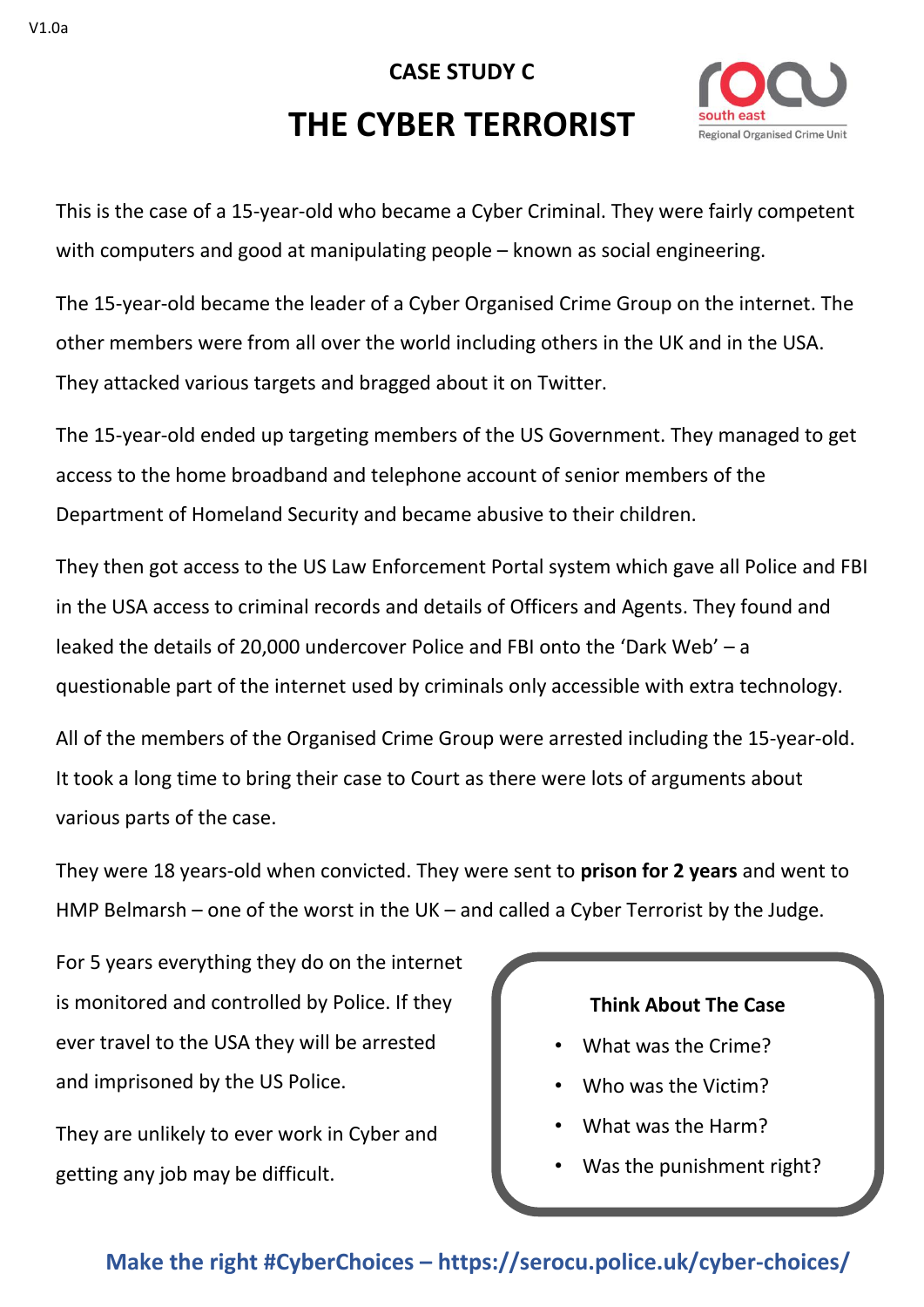# **CASE STUDY D THE HISTORIAN**



This is the case of a 22-year-old with Autism. They have lots of computer skills which were entirely self-taught. They decided to illegally hack their way into Microsoft – the computing company who make Windows which most of us use on our computers. Their intent was bizarre to most of us – they had read a book which suggested there were versions of Windows never released to the public and they wanted to preserve these for history.

They did not take long to break through Microsoft's security and before long they had made it to a very sensitive part of Microsoft – a computer called a server which was getting ready to release the next updates to all copies of Windows in the world. They were in a position that they could have done anything to that update such as putting a virus on every computer, or programming it to steal data from people.

They were sharing access with others they knew only on the internet. They believed that these other people had a similar interest in historic software. The Police investigation later found some of these people were from countries which are not the best friends with the USA or UK. A number of these people stole secret files from Microsoft and some were published for anyone to see. It cost Microsoft at least £1.5 million.

The breach was found and the FBI called. They worked out the person responsible was in the South of England and the UK Police arrested them.

They received 15 months in prison, suspended for 2 years, and an order for 5 years that lets Police monitor all their technology and anything they do online.

The talent they have was wasted as most Cyber companies now consider the risk to great to hire this person.

### **Think About The Case**

- What was the Crime?
- Who was the Victim?
- What was the Harm?
- Was the punishment right?